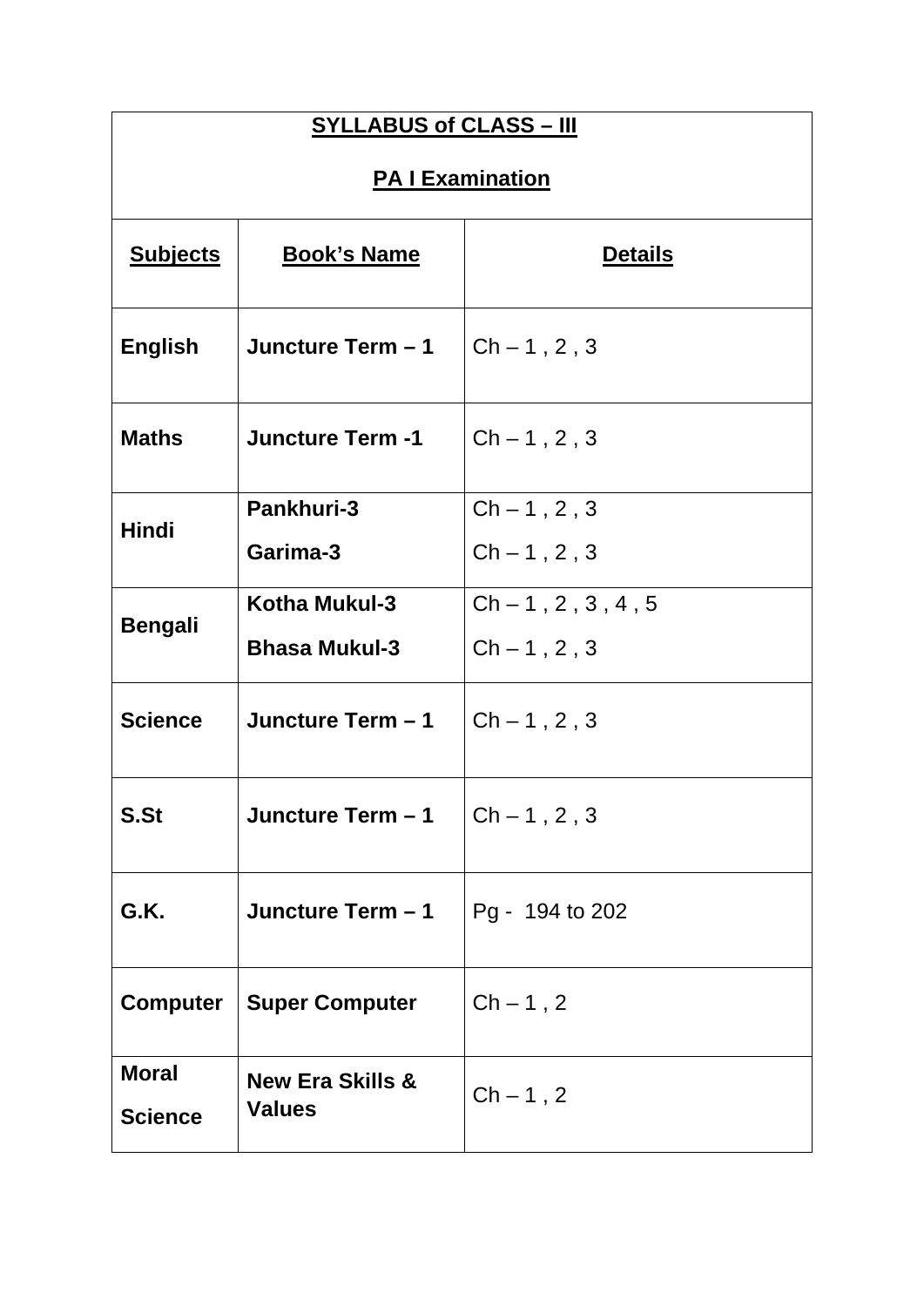| <b>SYLLABUS of CLASS - III</b>                  |                                              |                                  |  |  |
|-------------------------------------------------|----------------------------------------------|----------------------------------|--|--|
| <b>Half Yearly Examination</b>                  |                                              |                                  |  |  |
| Some portion will be added from PA I syllabus.  |                                              |                                  |  |  |
| <b>Subjects</b>                                 | <b>Book's Name</b>                           | <b>Details</b>                   |  |  |
| <b>English</b>                                  | Juncture Term - 1                            | $Ch-4, 5$                        |  |  |
|                                                 | Juncture Term - 2                            | $Ch - 6, 7$                      |  |  |
| <b>Maths</b>                                    | <b>Juncture Term -1</b>                      | $Ch-4, 5$                        |  |  |
|                                                 | Juncture Term - 2                            | $Ch - 6, 7, 8$                   |  |  |
| <b>Hindi</b>                                    | Pankhuri-3                                   | $Ch - 7.8.9.10.11$               |  |  |
|                                                 | Garima-3                                     | $Ch - 4, 5, 6, 13, 14, 17$       |  |  |
|                                                 | Kotha Mukul-3                                | $Ch - 6$ , 7, 8, 9, 10, 11, 12   |  |  |
| <b>Bengali</b>                                  | <b>Bhasa Mukul-3</b>                         | $Ch-4, 5, 6, 7, 8$               |  |  |
| <b>Science</b>                                  | Juncture Term - 1                            | $Ch-4$                           |  |  |
|                                                 | Juncture Term - 2                            | $Ch - 5, 6, 7$                   |  |  |
| S.St                                            | Juncture Term - 1                            | $Ch-4, 5$                        |  |  |
|                                                 | Juncture Term - 2                            | $Ch - 6$ , 7                     |  |  |
| G.K.                                            | Juncture Term - 1                            | Pg - 203 to 208                  |  |  |
|                                                 | Juncture Term - 2                            | $Pg - 198$ to 203                |  |  |
| <b>Computer</b><br><b>Super Computer</b><br>33) |                                              | $Ch-3$ , 4, Test Paper - 1 (Pg – |  |  |
| <b>Moral</b>                                    | <b>New Era Skills &amp;</b><br><b>Values</b> | $Ch-3, 4$                        |  |  |
| <b>Science</b>                                  |                                              |                                  |  |  |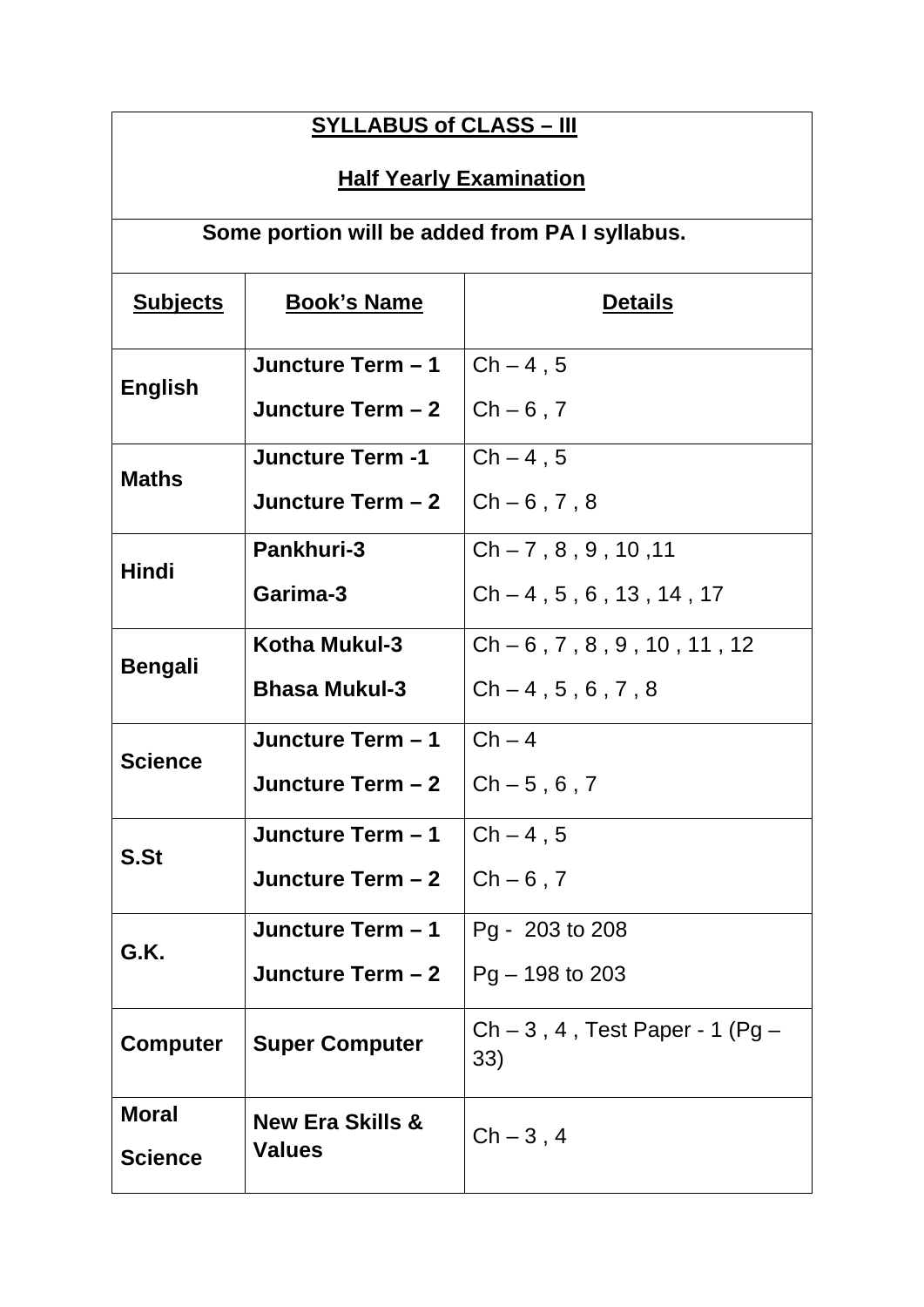| <b>SYLLABUS of CLASS - III</b> |                                      |                           |  |
|--------------------------------|--------------------------------------|---------------------------|--|
| <b>PA II Examination</b>       |                                      |                           |  |
| <b>Subjects</b>                | <b>Details</b>                       |                           |  |
| <b>English</b>                 | Juncture Term - 2                    | $Ch - 9, 10$              |  |
| <b>Maths</b>                   | <b>Juncture Term -2</b>              | $Ch - 9, 10$              |  |
|                                | <b>Juncture Term -3</b>              | Ch - 11                   |  |
| <b>Hindi</b>                   | <b>Pankhuri-3</b>                    | $Ch-4, 5, 6$              |  |
|                                | Garima-3                             | $Ch - 7, 8, 9$            |  |
|                                | Kotha Mukul-3                        | $Ch - 13, 14, 15, 16, 17$ |  |
| <b>Bengali</b>                 | <b>Bhasa Mukul-3</b>                 | $Ch - 9, 10, 11$          |  |
|                                | <b>Juncture Term -2</b>              | $Ch - 8$                  |  |
| <b>Science</b>                 | <b>Juncture Term -3</b>              | $Ch - 9$                  |  |
| S.St                           | Juncture Term - 2                    | $Ch - 8, 9, 10$           |  |
| G.K.                           | Juncture Term $-2$                   | Pg - 204 to 212           |  |
| <b>Computer</b>                | <b>Super Computer</b><br>$Ch - 5, 6$ |                           |  |
| <b>Moral</b>                   | <b>New Era Skills &amp;</b>          | $Ch - 5, 6$               |  |
| <b>Science</b>                 | <b>Values</b>                        |                           |  |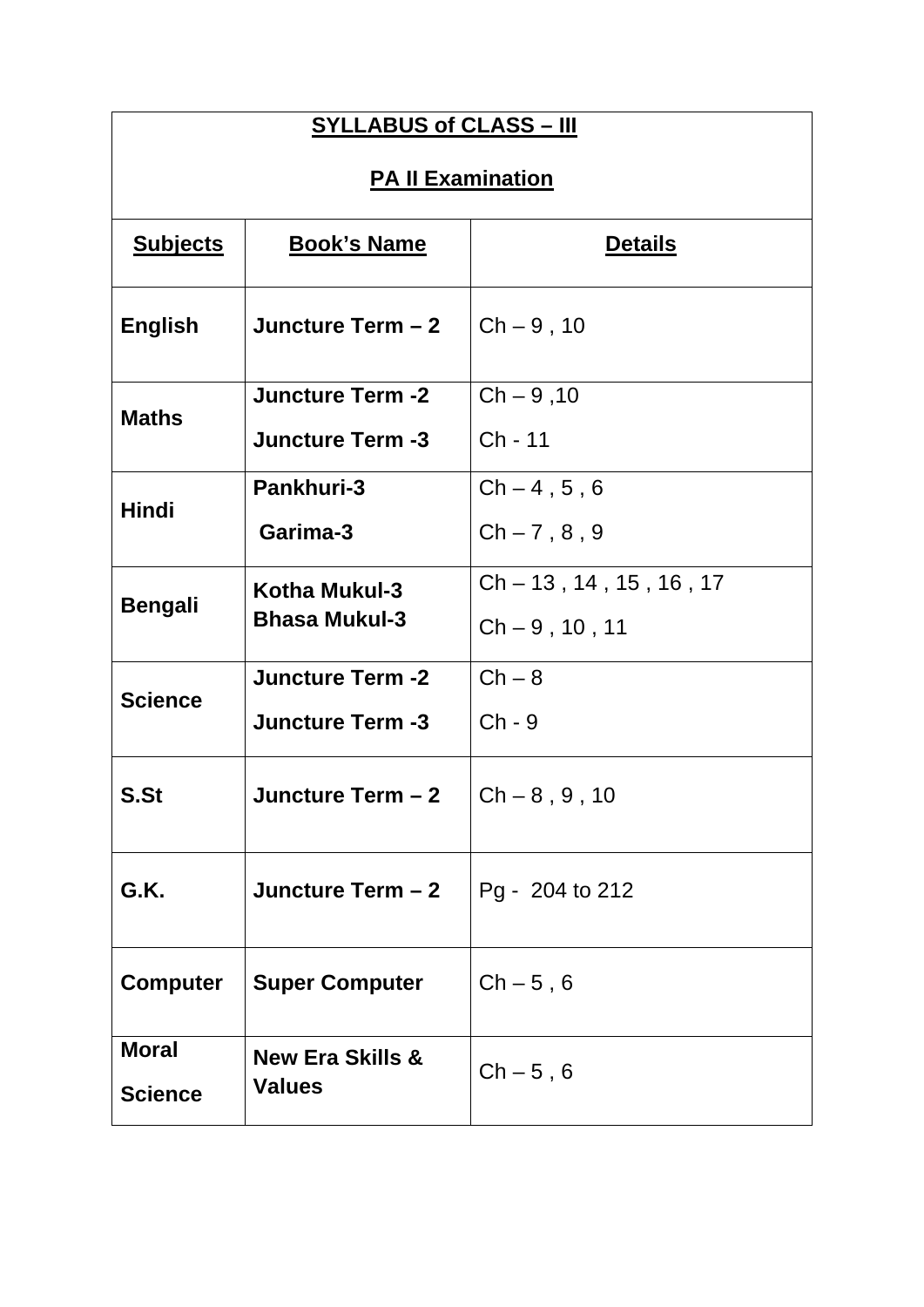| <b>SYLLABUS of CLASS - III</b> |                                        |                                                                                       |  |
|--------------------------------|----------------------------------------|---------------------------------------------------------------------------------------|--|
| <b>Yearly Examination</b>      |                                        |                                                                                       |  |
|                                |                                        | Some portion will be added from TERM I syllabus.                                      |  |
| <b>Subjects</b>                | <b>Book's Name</b><br><b>Details</b>   |                                                                                       |  |
| <b>English</b>                 | Juncture Term - 3                      | $Ch - 11$ , 12, 13, 14                                                                |  |
| <b>Maths</b>                   | <b>Juncture Term -3</b>                | $Ch - 12$ , 13, 14, 15                                                                |  |
| <b>Hindi</b>                   | Pankhuri-3                             | Text – $Ch - 12$ , 13, 14, 15, 16                                                     |  |
|                                | Garima-3                               | Grammar $-$ Ch $-$ 10, 11, 12, 15<br>,16,18                                           |  |
| <b>Bengali</b>                 | Kotha Mukul-3<br><b>Bhasa Mukul-3</b>  | Text - $Ch - 18$ , 19, 20, 21, 22,<br>23<br>Grammar $-$ Ch $-$ 12, 13, 14, 15<br>, 16 |  |
| <b>Science</b>                 | Juncture Term - 3                      | $Ch - 10$ , 11, 12, 13                                                                |  |
| S.St                           | Juncture Term - 3                      | $Ch - 11$ , 12, 13, 14                                                                |  |
| G.K.                           | Juncture Term - 3<br>$Pg - 196$ to 208 |                                                                                       |  |
| <b>Computer</b>                | <b>Super Computer</b>                  | $Ch - 7$ , 8, Test paper - 2 (Pg –<br>68)                                             |  |